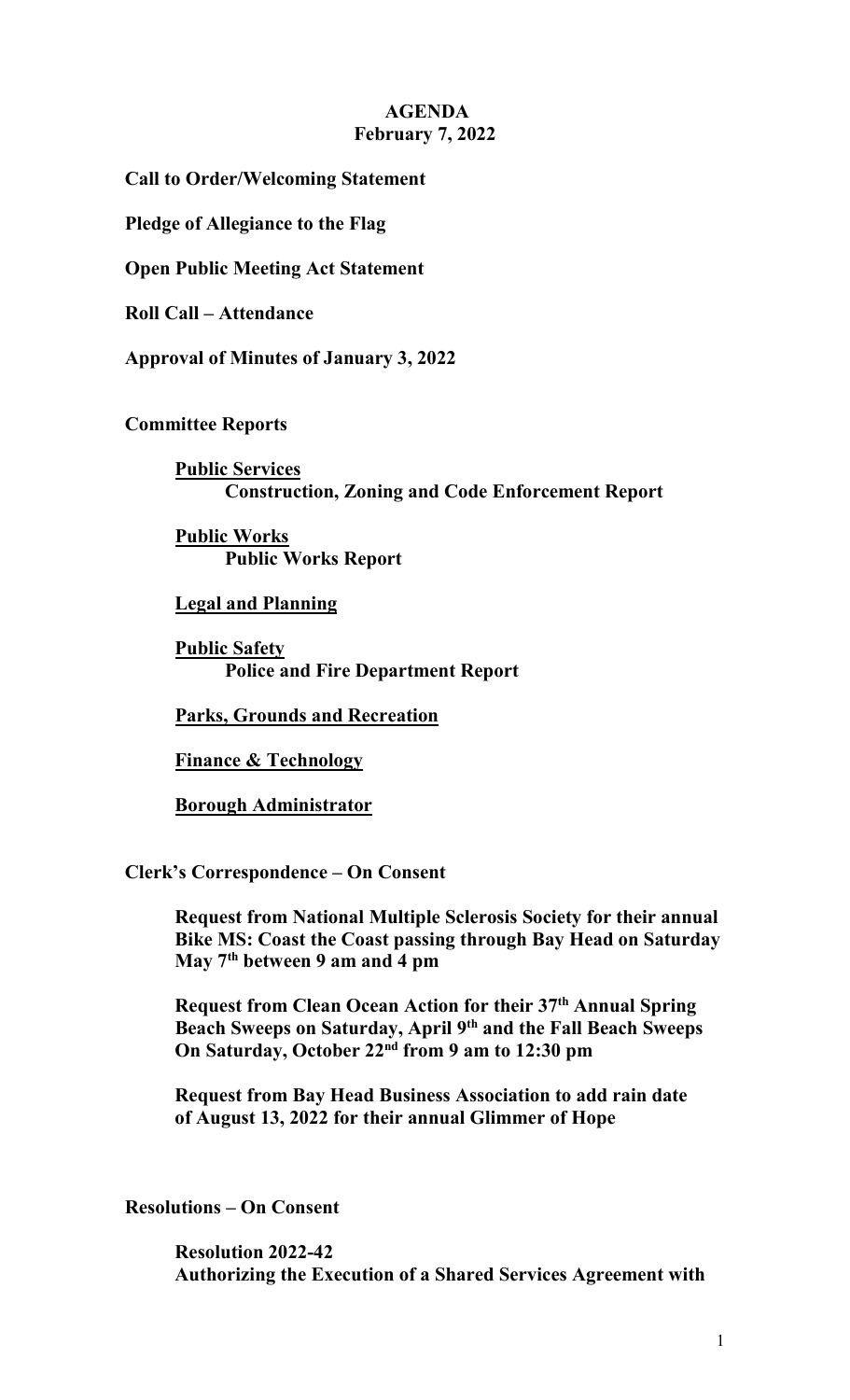**the County of Ocean for "Move Over" Law Enforcement Program**

**Resolution 2022-43 Authorizing the Execution of a Schedule "C" Agreement with the County of Ocean Road Department**

**Resolution 2022-44 Authorizing Agreement for Certain Legal Services Adopted by the Borough of Bay Head**

**Resolution 2022-45 Appointing Class II Special Law Enforcement Officer for the Borough of Bay Head and Authorizing Attendance at Ocean County Police Academy**

**Resolution 2022-46 Authorizing the Execution of a Shared Services Agreement with the County of Ocean for the Prosecutor's Program**

**Resolution 2022-47 Authorizing Refund of Tax Overpayment**

**Resolution 2022-48 Authorizing the Execution of a Contract with John Neary for Animal Control Services for the Borough of Bay Head**

**Resolution 2022-49 Authorizing the Transfer of Appropriations in the Calendar Year 2022 Budget**

**Resolution 2022-50 Appointing James T. Markham as Part-Time Special Law Enforcement Officer Class II**

## **Resolution 2022-51**

**Authorizing the Borough of Bay Head through the Bay Head Police Department to Participate in the Defense Logistics Agency, Law Enforcement Support Office, 1033 Program to enable the Bay Head Police Department to Request and Acquire Excess Department of Defense Equipment**

**Resolution 2022-52 Providing for Salaries and Compensation of Borough Officials And Employees for 2022**

## **Resolution 2022-53**

**Governing Body Certification of Compliance with the United States Equal Employment Opportunity Commission's "Enforcement Guidance on the Consideration of Arrest and Conviction Records in Employment Decisions Under Title: VII of the Civil Rights Act of 1964"**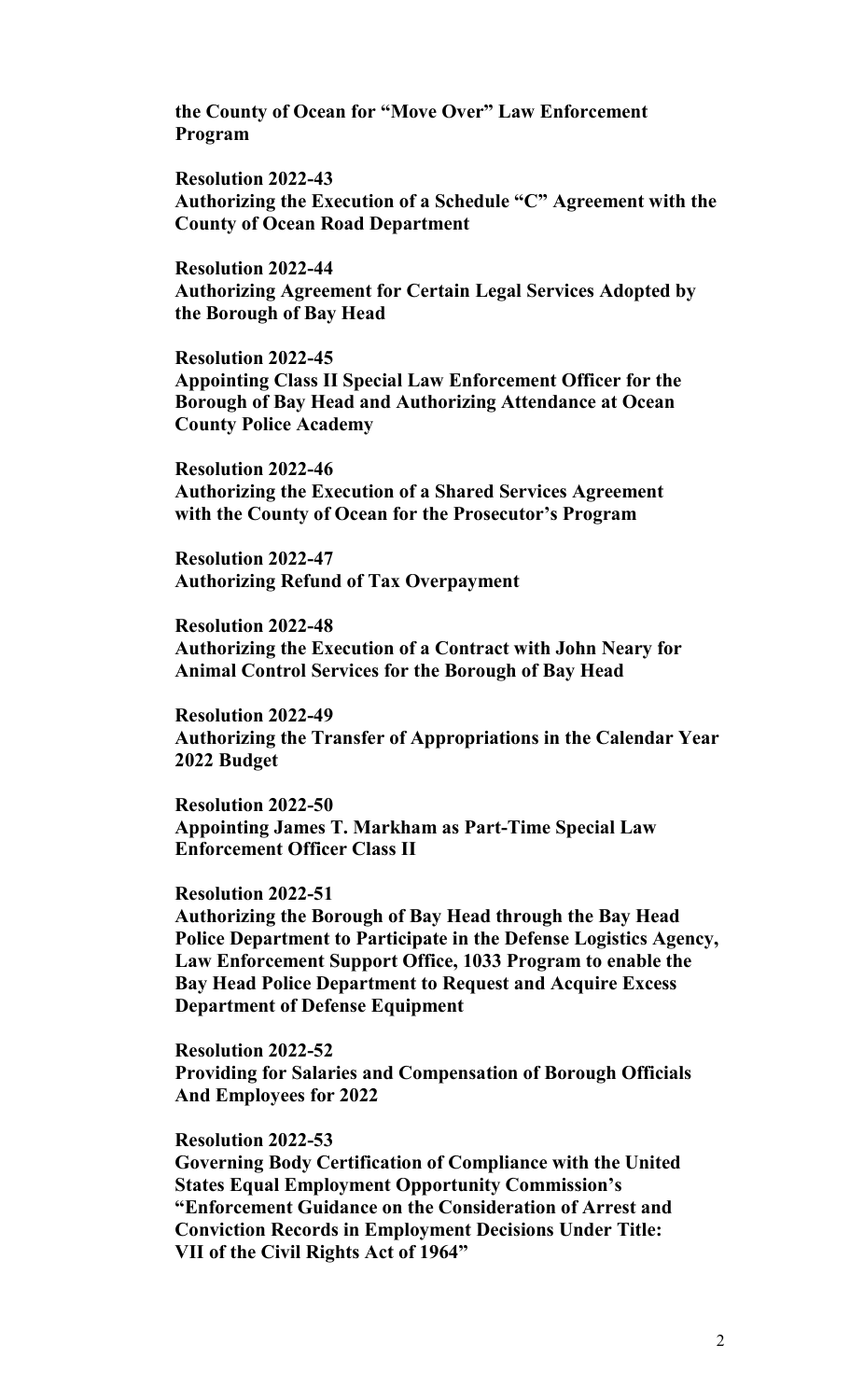**Resolution 2022-54 Introduction of the 2022 Municipal Budget**

**Resolution 2022-55 Authorizing Entry into a Contract with CIVICPLUS for Purchase and implementation of a new Borough of Bay Head Website**

**Motion: Second: Public Comment: Vote**

**Ordinance, Second Reading Ordinance 2022-01**

> **BOND ORDINANCE PROVIDING FOR VARIOUS CAPITAL IMPROVEMENTS OF THE BOROUGH OF BAY HEAD, IN THE COUNTY OF OCEAN, NEW JERSEY, APPROPRIATING THE AGGREGATE AMOUNT OF \$15,000 FROM THE GENERAL CAPITAL FUND BALANCE FOR THE COST THEREOF**

**Motion: Second: Public Hearing: Vote**

**Ordinance 2022-02**

**BOND ORDINANCE PROVIDING FOR VARIOUS CAPITAL IMPROVEMENTS OF THE BOROUGH OF BAY HEAD, IN THE COUNTY OF OCEAN, NEW JERSEY, APPROPRIATING THE AGGREGATE AMOUNT OF \$507,000 THEREFOR AND AUTHORIZING THE ISSUANCE OF \$481,650 BOND OR NOTES OF THE BOROUGH TO FINANCE PART OF THE COST THEREOF**

**Motion: Second: Public Hearing: Vote**

**Ordinance 2022-03**

**BOND ORDINANCE PROVIDING FOR THE FUNDING OF AN EMERGENCY APPROPRIATION FOR THE REPAIR/ REPLACEMENT OF THE STRICKLAND AVENUE PUMP STATION BY THE BOROUGH OF BAY HEAD, IN THE COUNTY OF OCEAN, NEW JERSEY, APPROPRIATING \$225,000 AND AUTHORIZING THE ISSUANCE OF \$213,750 IN BONDS AND NOTES TO FINANCE PART OF THE COST THEREOF**

**Motion: Second: Public Hearing: Vote**

**Ordinance, First Reading**

**Ordinance 2022-04**

**AN ORDINANCE OF THE BOROUGH OF BAY HEAD,**